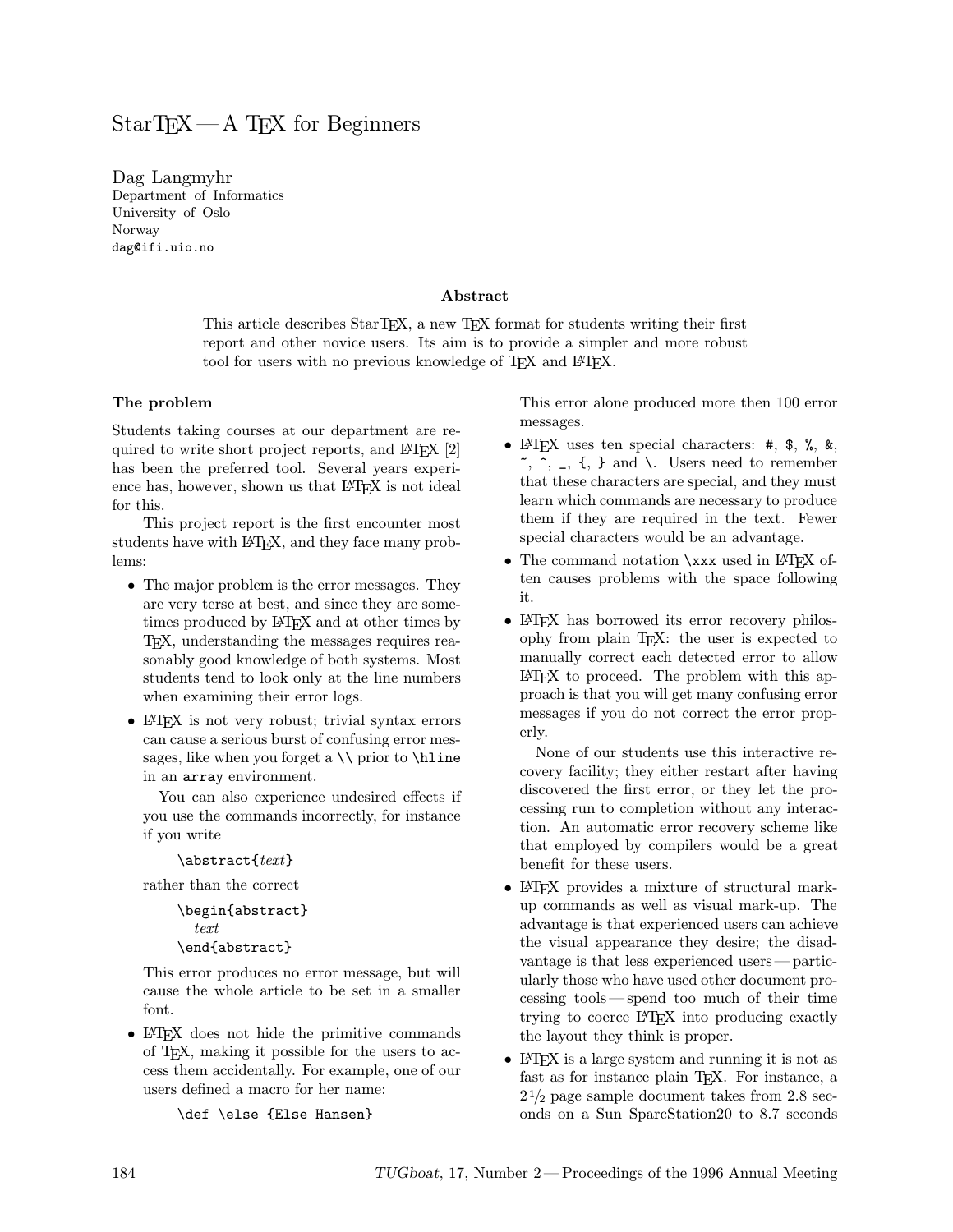on a Silicon Graphics Indy. Since novice users tend to process their documents very frequently to remove errors or test the effect of a feature, execution times do matter—even in this range.

#### The requirements

All these problems indicate that LATEX in its present form is not the tool we want for our students, at least not for their first report. We want a document processing program with the following properties:

- It must be based on TFX to achieve the desired quality in mathematical formulae.
- It should use a different notation for its markup commands; one which caused less confusion concerning spaces and has fewer special characters.
- It must hide all the internal T<sub>EX</sub> commands; this is the only safe way to avoid students using them accidentally.
- It must be small and easy to understand, so that it may easily be adapted to the particular need of each installations.
- It should contain structural mark-up commands only, and no visual mark-up.
- It should be robust.
- It should produce better error messages. If possible, no messages from T<sub>E</sub>X should ever appear. If this is impossible, error messages from TEX should be preceded by a message produced by the new tool.
- Since most students tend to just disregard all messages about under- and over-full boxes, it should try to reduce the number of such messages.
- It should run in nonstop mode and use automatic error recovery to detect as many genuine errors as possible.
- It should be as fast as plain T<sub>E</sub>X.
- The command handling should be insensitive to uppercase and lowercase. This is not an important issue, but case confusion has caused problems for some.

# The solution

Attempting to achieve the goals mentioned above, StarTEX was designed. The name was chosen to indicate that it was a *Starters' TFX*.

StarTEX is a new format, and is thus a simple cousin of  $A_{\mathcal{M}}S$ -T<sub>E</sub>X [5] and L<sup>AT</sup>EX. It is built on top of the plain TEX [1] commands.

# The notation

At the EuroTEX conference in Arhem in September last year, Philip Taylor [6] proposed a different notation for  $(L^{\Delta})$ TFX commands:

#### <xxx> rather than \xxx.

I decided to use this notation in StarTEX as it solves many of our problems:

- Spaces following the command are no longer a problem. There is no need for special rules like "When a space comes after a control word, it is ignored by T<sub>E</sub>X."  $[1, p. 8]$ .
- Only one special character is needed: <. The characters  $\#$ ,  $\*, \*, \*, \hat{\ }$ ,  $\hat{\ }$ ,  $\hat{\ }$ ,  $\hat{\ }$ ,  $\hat{\ }$ ,  $\hat{\ }$ ,  $\hat{\ }$ ,  $\hat{\ }$ ,  $\hat{\ }$ ,  $\hat{\ }$ ,  $\hat{\ }$ ,  $\hat{\ }$ ,  $\hat{\ }$ ,  $\hat{\ }$ ,  $\hat{\ }$ ,  $\hat{\ }$ ,  $\hat{\ }$ ,  $\hat{\ }$ ,  $\hat{\ }$ ,  $\hat{\ }$ ,  $\hat{\ }$ ,  $\hat{\ }$ ,  $\hat{\ }$ ,  $\hat{\ }$ ,  $\hat{\ }$ defined to be just ordinary characters.
- The command name may contain almost any character, not just letters.
- The scheme is easy to implement: all that is required is to make < an active character, and let the corresponding command regard everything up to the following > as a parameter.
- Since all commands are called through this interface, it is easy to make all internal  $T<sub>F</sub>X$  commands invisible.
- It is easy to check whether the user command is defined, and provide suitable error recovery if it is not.
- It is easy to \lowercase the user command, thus making the command handling insensitive to case.
- This command notation is the same as in HTML [4] with which many students are familiar.

I could have used any bracketing symbol pair, like [xxx] or  $\{xxx\}$  or  $\{xxx\}$ , but I chose  $\{xxxx\}$  because it resembles HTML and because < and > are not used very frequently.

Command parameters A few commands need a parameter to specify non-printing matter like a file name or a label. I chose to use square brackets for this, as in

# $\texttt{`ref>[label]}$

Using a special notation indicates more clearly that the parameter is not to be typeset.

# The command set

The set of available StarTFX commands was chosen with the following aims in mind:

- There should be sufficient commands for writing a student report, but otherwise there should be as few commands as possible.
- There should be no commands for visual markup, only structural specifications.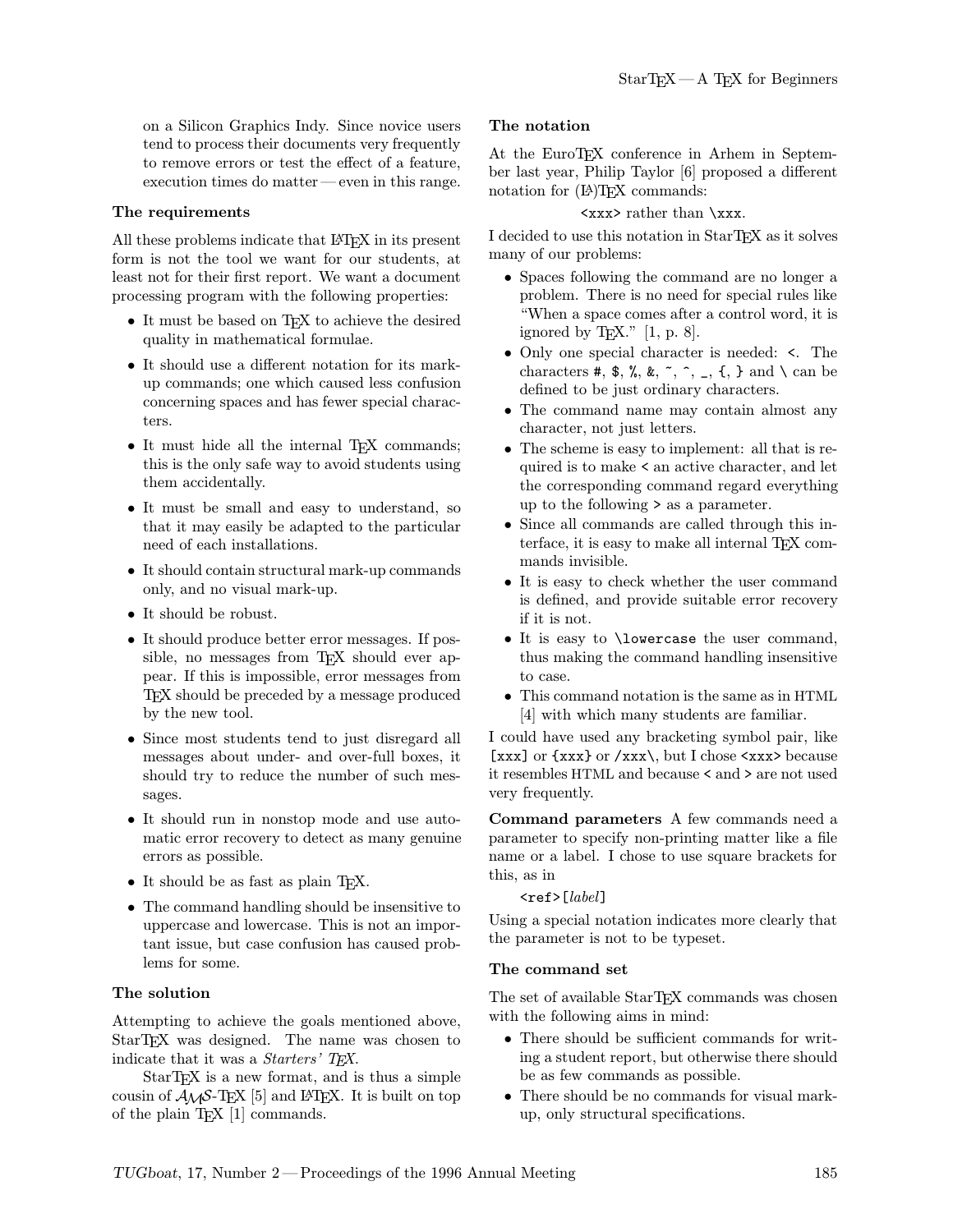• The commands should have a form that makes them easy to check for errors, and to automatically recover from the errors.

In table 1 are listed most of the  $\operatorname{StarT} {\mathbb F} {\mathbf X}$  commands with their L<sup>AT</sup>FX counterpart.

Paragraph separation It was decided to use  $\langle p \rangle$ to separate paragraphs, as in HTML. Even though the blank line used by  $(L)$ T<sub>F</sub>X is easier to type, it does cause problems with indentation of the paragraph following an environment like a list. Using <p> alleviates this problem.

Another advantage of using the  $\langle p \rangle$  notation is that it can be employed as line separator (like \\ in LATEX) in environments where the concept of paragraph makes little sense, as in the <title> or <author> environments. This provides a double benefit: a special command for line breaking is no longer necessary, and using <p> in a <title> environment is now legal.

Font selection A few commands for font selection are necessary, but my belief is that  $\langle b \rangle$  (for **bold** text),  $\langle i \rangle$  (for *italic*) and  $\langle \text{tt} \rangle$  (for typewriter text) form a sufficient set of commands. The commands may of course be nested to provide for instance italic typewriter text.

Some might argue that these commands are visual rather than structural, and that the HTML approach of providing a wider selection of structural commands like <dfn> for definitions, <em> for emphasis, <kbd> for keyboard input and <samp> for literal characters, is more logical. My own experience is that there are seldom enough definitions to suit my needs, so I will for instance use a specification like <strong> when I really want to indicate a reserved word in a programming language. Providing a few simple type changing commands is simpler.

PostScript figures Since nearly all figures used in LATEX documents at our department are PostScript files, it seems reasonable to specialize the interface for this. The notation

# <psfig>[file name]caption text</psfig>

was chosen as only two keywords were necessary. All figures are automatically scaled and they float to the top of the current or following page.

Tables The notation for tables was also chosen to be as simple as possible, and to ease error detection and recovery. Only very regular tables are catered for, but this is the price one has to pay for a simple notation.

A table is a complex structure, with entries in columns within rows inside the table, but a notation was found which will seldom give grouping errors:

| Index | Data |
|-------|------|
|       |      |
|       |      |

<table>caption text <row>text<col>text<col>... <row>text<col>text<col>...

#### : </table>

Every <row> starts a new row, and each <col> starts another column. The text prior to the first row is regarded as the table caption.

The number of columns is determined automatically. All columns are centered, and a grid of horizontal and vertical rules is always added. For example, the code

<table>

```
A small table sample
 <row> <b>Index</b><<ol> <b>Data</b>
 <row> 12 <col> 199
  <row> 17 <col> 0
</table>
```
will generate the table shown as table 2.

Document styles All documents need some adaption to conform to a particular style. I propose to let the user decide this by stating

# <style>[style file]

The style file is written in plain T<sub>EX</sub> and contains the necessary definitions and modifications. Since the user has no visual mark-up commands at his or her disposal, all design decisions are made by the style designer. This makes it easier to have all reports conform to the approved standard.

My hope is that each site using StarTEX will develop styles of their own. These styles should be comprehensive, so the user should only have to specify that one style. For instance, our style ifireport defines

- the page size (A4 paper),
- Norwegian format of <today> and <now>,
- Norwegian translations of fixed texts like "Figure" and "Table",
- the page headers and footers, and
- various minor typographic details.

Cross references StarTEX uses more or less the same mechanisms for cross references as LATFX. Interesting sections, figures and tables are given a label using the <label> command, which may then be referenced using the <ref> command.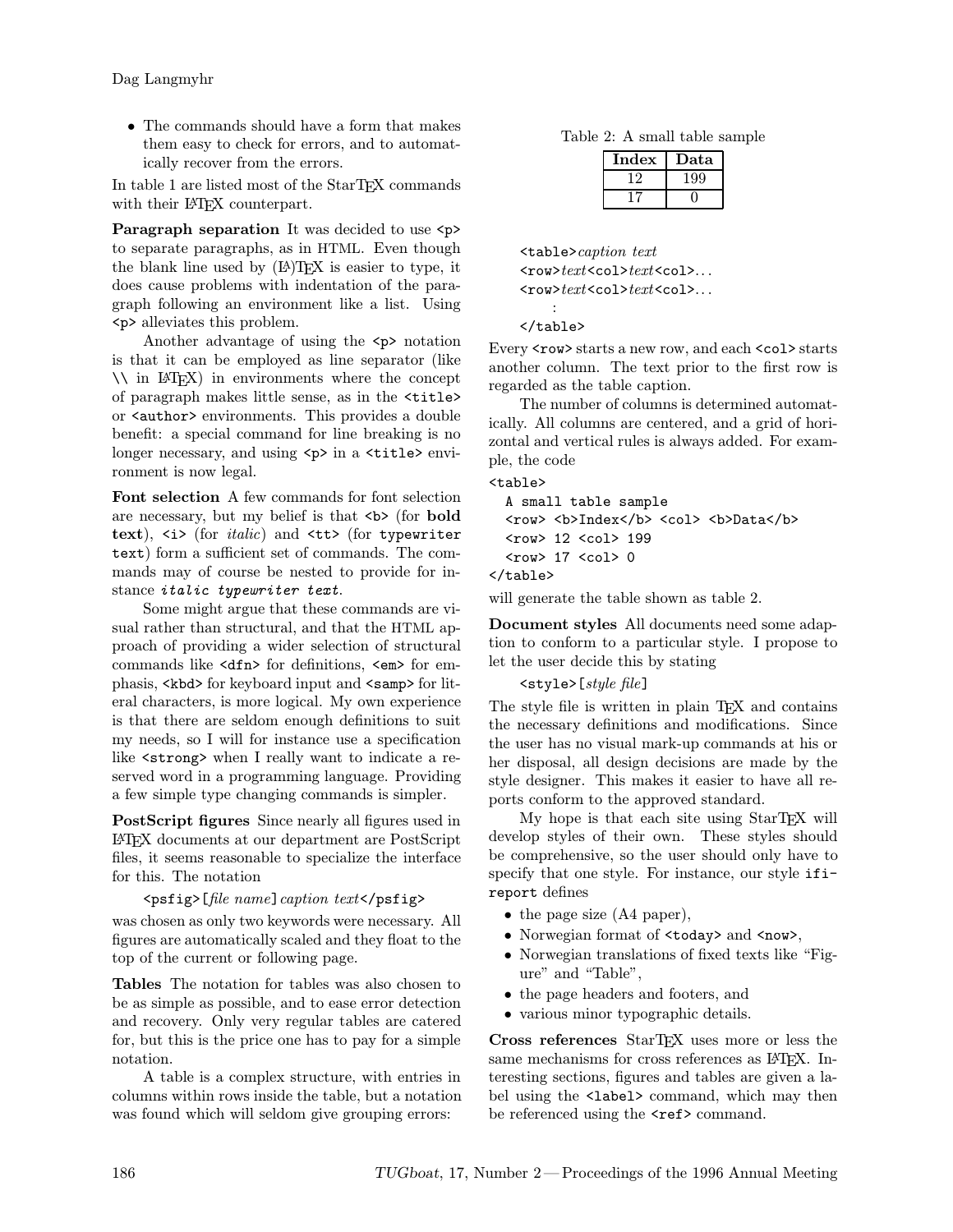|                 | <b>StarTEX</b>                                                     | <b>IATEX</b>                                                                   |  |
|-----------------|--------------------------------------------------------------------|--------------------------------------------------------------------------------|--|
| Document bounds | <body>text</body>                                                  | \begin{document}text\end{document}                                             |  |
| Document style  | \style [style file]                                                | $\dot{\text{degree}}$                                                          |  |
| Document        | <title>text</title>                                                | $\tilde{\text{text}}$                                                          |  |
| head            | <author>text</author>                                              | \author{text}                                                                  |  |
|                 | $\langle$ info> $text$ $\langle$ info>                             | $\text{date}\$                                                                 |  |
| Font            | >text                                                              | $\text{textf}\$                                                                |  |
| change          | $\left\langle i \right\rangle text$ $\left\langle i \right\rangle$ | \textit{text}                                                                  |  |
|                 | $<$ tt>text                                                        | \texttt{text}                                                                  |  |
| Paragraph break | < p >                                                              | $\langle$ blank line $\rangle$                                                 |  |
| Mathematical    | $\verb \\verb math formula$                                        | $\setminus (formula \setminus)$                                                |  |
| formula         | <displaymath>formula</displaymath>                                 | $\left\langle \frac{[formula \setminus ]}{[formula \setminus ]} \right\rangle$ |  |
| Sectioning      | $th1 > text$ /h1>                                                  | $\setminus$ section $\{text\}$                                                 |  |
|                 | $\text{th2}$ >text                                                 | $\simeq$ \subsection{ $text$ }                                                 |  |
|                 | $\text{text<1/h3>$                                                 | $\s$ ubsubsection $\text{text}$                                                |  |
|                 | $42+texth4$                                                        | $\text{param}$                                                                 |  |
| Itemized        | $\langle$ list $\rangle$                                           | \begin{itemize}                                                                |  |
| list            | $\texttt{item}$                                                    | $\iota$ :                                                                      |  |
|                 |                                                                    |                                                                                |  |
|                 | $\langle$ /list>                                                   | \end{itemize}                                                                  |  |
| Enumerated      | $<$ list $>$                                                       | \begin{enumerate}                                                              |  |
| list            | <numitem> </numitem>                                               | \item                                                                          |  |
|                 |                                                                    |                                                                                |  |
|                 | $\langle$ /list>                                                   | \end{enumerate}                                                                |  |
| Description     | $\langle$ list>                                                    | \begin{description}                                                            |  |
| list            | <textitem>text</textitem>                                          | $\setminus$ item[ $text$ ]                                                     |  |
|                 |                                                                    |                                                                                |  |
|                 | $\langle$ /list>                                                   | \end{description}                                                              |  |
| PostScript      | <psfig>[file name] caption text</psfig>                            | \begin{figure}                                                                 |  |
| figure          |                                                                    | $\setminus$ caption $\{caption \textit{text}$                                  |  |
|                 |                                                                    | \begin{center}                                                                 |  |
|                 |                                                                    | \epsfig{file=file name,}                                                       |  |
|                 |                                                                    | \end{center}                                                                   |  |
|                 |                                                                    | \end{figure}                                                                   |  |
| <b>Table</b>    | <table>caption text</table>                                        | \begin{table}                                                                  |  |
|                 | <row>text<col/>text<col/></row>                                    | \caption{caption text}                                                         |  |
|                 | $<$ row> $text$ <col/> $text$ <col/>                               | \begin{center}                                                                 |  |
|                 |                                                                    | \begin{tabular}{ c }\hline                                                     |  |
|                 |                                                                    |                                                                                |  |

 $text$ &  $text$ & \\ \hline ||  |  | $text& text&\\ \hfill\hfill$ |
|  |  |  |
|  |  | \end{tabular} |
|  |  | \end{center} |
|  |  | \end{table} |
| Footnote | text | $\setminus$ footnote $\{text\}$ |
| Unformatted text | `text` | $\begin{equation*} \begin{cases} \text{event} = \text{event} \setminus \text{event} \setminus \text{event} \setminus \text{event} \setminus \text{next} \setminus \text{next} \end{cases} \end{equation*}$ |
| Cross | $\texttt{{\char'134}label[label]{038}label{038}$ | \label{*label*} |
| references | $ref>[label]$ | \ref{label}, \pageref{label} |
| Comments | $<$ comment> $text$  / comment> | $\%text{text}(end-of-line)$ |
| User macro | definition(end-of-line) | $\newcommand{\\max_1\cdot\mathit{definition}$ |

| Table 1: StarTFX command overview |  |  |
|-----------------------------------|--|--|
|-----------------------------------|--|--|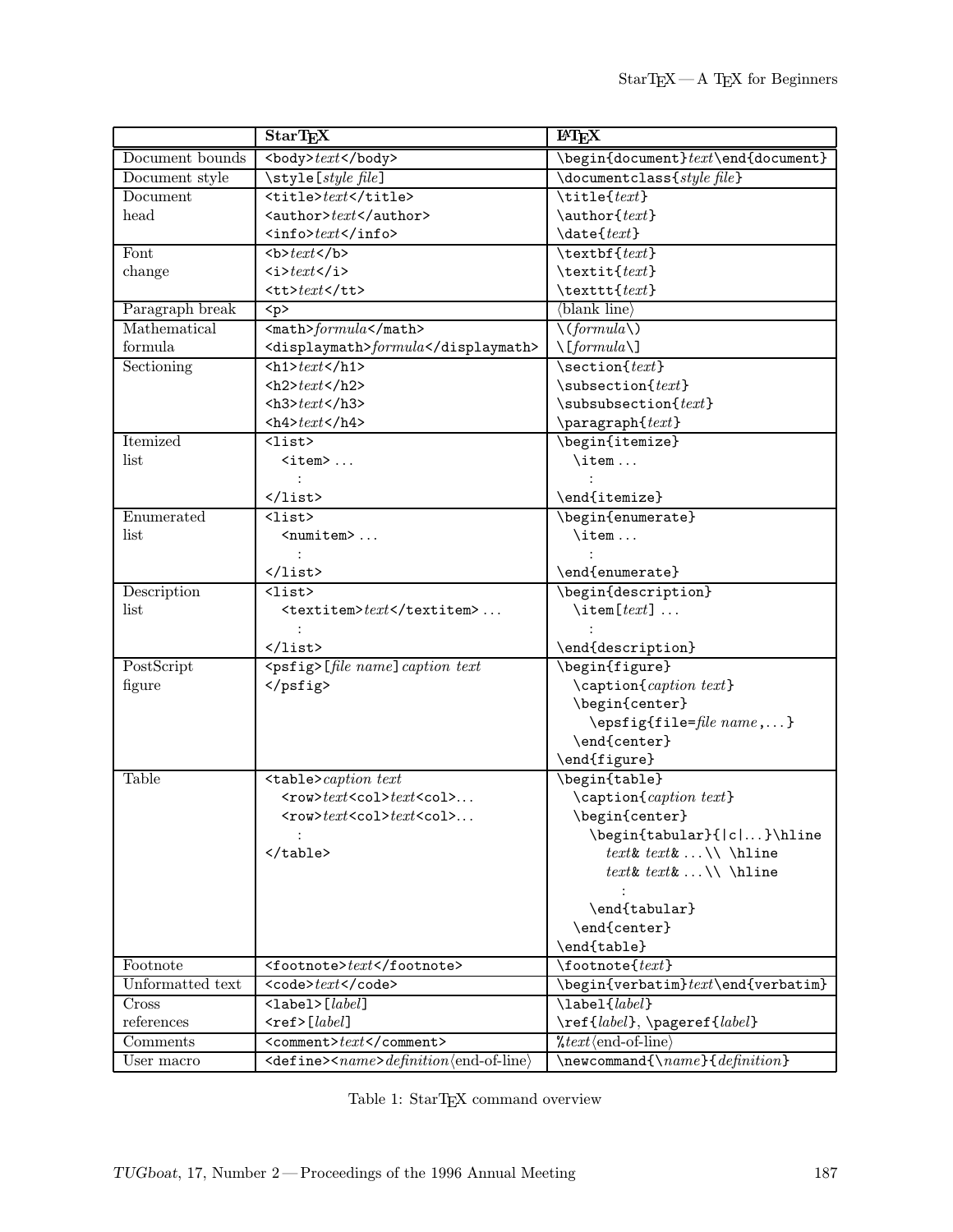| Symbol                                | StarT <sub>F</sub> X code      |
|---------------------------------------|--------------------------------|
| $\,<\,$                               | $\langle$ lt>                  |
|                                       | <gt></gt>                      |
|                                       | $\left\langle --\right\rangle$ |
|                                       | <--->                          |
| $\langle a \t{tie} \rangle$           | $\langle \tilde{\ })$          |
|                                       | $\langle \ldots \rangle$       |
| $\langle \text{today's date} \rangle$ | <today></today>                |
| $\langle$ the present time $\rangle$  | $now$                          |
| TFX                                   | $<$ tex $>$                    |
| <b>IAT<sub>F</sub>X</b>               | $\langle$ latex $\rangle$      |
| <b>StarTFX</b>                        | <startex></startex>            |

Table 3: The remaining StarT<sub>EX</sub> commands

The appearance of the reference is defined by the document style, but will normally contain the page number if the reference is a different page; there is thus no need for a \pageref command. (This is similar to the varioref package [3].

Mathematical formulae One of the most important reasons for choosing a typesetting system based on TEX is its ability to typeset mathematical formulae. All the math mode commands available in (LA)TEX are implemented in StarTEX, and most of them use a notation similar to HTML version 3.0. For example, the formula

$$
\int_1^\infty \frac{f(x)}{1+x} \partial x
$$

is typed as

```
<displaymath>
 <int><sub>1</sub><sup><infinity></sup>
    <frac>f(x)<over>1+x</frac>
    <partial>x
</displaymath>
```
User-defined macros It was decided to allow the users to define their own commands, but with the following restrictions:

- The macros may not have parameters.
- No macros may be redefined.

The StarTEX notation

 $\langle$ define> $\langle$ name>definition $\langle$ end-of-line $\rangle$ 

was chosen to make error recovery easier. There is now no chance of a runaway definition, like you would get in  $(E)$ TEX if you forgot a final  $\}$ .

Various other commands In table 3 are shown the few remaining  $StarTr X$  commands.

An example In figure 1 is shown an example document using some of the StarTFX commands.

# Other design decisions

Error recovery As mentioned previously, StarTEX can employ the <xxx> notation to detect errors and provide some error recovery. For instance, it keeps track of both the current and the outer environments, and which commands should be used to exit those environments. This means that it can detect and remedy the following situations:

- A missing terminator  $\langle x \rangle$  will be detected when the outer environment is finished. In this case, both environments will be exited, and you would get an error message like
	- \*\* StarTeX error detected on line 7: <i> on line 7 terminated by </b>. An extra </i> has been inserted.
- A superfluous terminator  $\langle x \rangle$  will be recognized as such, and ignored, and the user would be notified with the following error message:
	- \*\* StarTeX error detected on line 15: <br />body> on line 1 terminated by </b>. The </b> will be ignored.

Paragraph parameters LATEX is a program for quality typesetting, and this is reflected in the standard parameters for paragraph breaking. Even paragraphs that look quite good to an untrained eye may produce messages about under- or over-full boxes. When LAT<sub>EX</sub> is unable to find a set of breaks it regards as acceptable, the result may be truly horrible, with words sticking into the margin, or all excess space put into the first line. This occurs quite often in Norwegian which has many long compound words. An experienced LAT<sub>EX</sub> user will easily detect the problem word and fix that or rephrase the text, but novice users seldom understand these messages and tend to ignore them.

All the messages about over-full and under-full boxes create another problem for the L<sup>AT</sup>EX novices. Since many of them use tools (like  $AUC-TFX$  [7]) that run LATEX in non-stop mode, they get pages and pages of serious error messages intertwined with innocuous warnings, so they tend to just ignore all the messages as long as the printed result looks acceptable to them.

StarTEX sets its standard parameters for very loose typesetting with high values for \tolerance and \emergencystretch. The reasons for this are:

- If a good set of paragraph breaks exists, TFX will still choose that.
- Since the users tend to ignore messages about bad breaks, it is better to have a loosely broken paragraph than the very bad result you may get when T<sub>F</sub>X has to give up.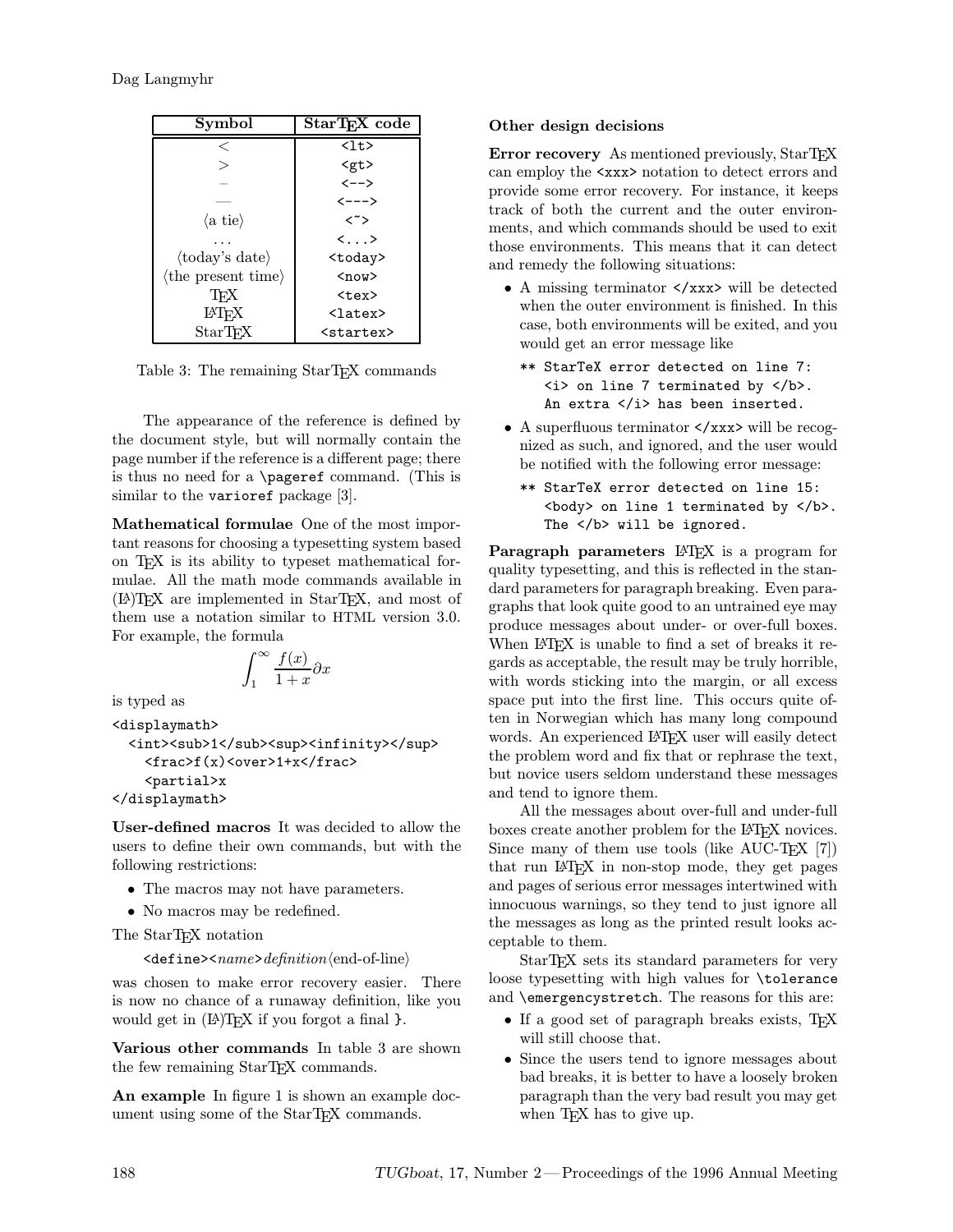```
<body>
<title> <startex><--->A <tex> for beginners </title>
<author> Dag Langmyhr<p> Department of Informatics<p>
  University of Oslo<p> <tt>dag@ifi.uio.no</tt>
</author>
<info> <today> </info>
<abstract> This document describes <startex>, a special <tex>
  format for students writing their first project report.
</abstract>
<h1> The basic philosophy of <Startex> </h1>
<Startex> was designed for novice <tex> users. It employs a
different notation and a different set of commands from <latex>,
and the idea is that this makes it more user-friendly for these
users than plain <tex> or <latex>.
<p>
The notation used in <startex> resembles HTML and some of the
commands are the same, but the philosophy of the two is
different. HTML was designed to display hypertext information
on a computer screen, while <startex> is used to produce a
student report on paper.
</body>
```
Figure 1: An example StarT<sub>F</sub>X document

• The results achieved this way are at least as good as those produced by other typesetting and text-processing software.

This solution does not solve the problem of obtaining good paragraph breaks, but experience so far has shown that it goes a long way.

#### Concluding remarks

StarTEX has been completed and is being introduced to the students the coming term. It has—in my opinion– achieved most of the specified goals, but not all.

- It is quite small, consisting of fewer than one thousand lines of TEX code plus documentation. Whether the code is easy to understand is for others to judge.
- It is moderately robust. Most simple errors are handled by StarT<sub>F</sub>X, but grave ones still confuse it.
- It is reasonably fast; the  $2\frac{1}{2}$  page example document mentioned at the beginning of this article is processed in 0.9 and 1.6 seconds, respectively.

Even though the users are taught a different format with a different command syntax, I believe StarTFX will serve as a suitable introduction to LAT<sub>EX</sub> and document processing, because it provides training in the *concepts* of L<sup>AT</sup>FX and structural mark-up.

(An analogy from computer science: The programming language C is widely used, and most programmers should know it. It is, however, a language for experts, so a common view is that students should first learn the concepts of programming in a different language before being exposed to C.)

The invention of StarTEX is not intended as any kind of criticism against L<sup>AT</sup>FX, which is still our main tool for larger documents and for the more experienced users. The aim of StarT<sub>EX</sub> is to help one specific group of users, and provide them with a gentler introduction into the world of  $(L)$ <sup>T</sup>EX.

On the other hand, StarTEX can be regarded as a tribute to T<sub>EX</sub> which so easily allows one to produce a different user interface to its powerful mechanisms.

Why not use HTML? Some users have asked why we do not use HTML when the notation is so similar. There are several reasons for that:

• There is no yet final definition of HTML. There are several versions available, in addition to the